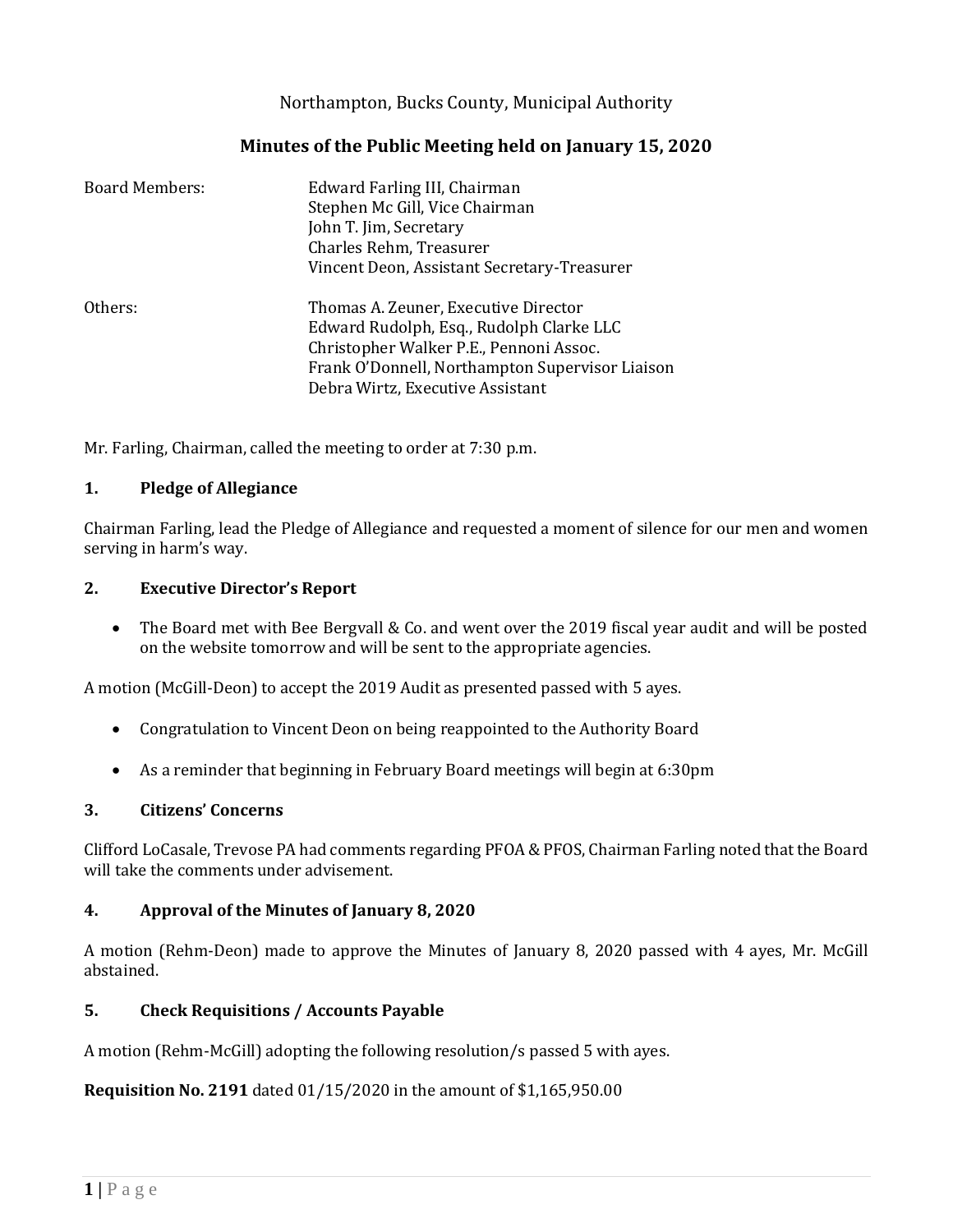The major item paid under **Requisition No. 2191** is as follows: Warminster Municipal Authority - \$1,165,950.00.

# **6. Authorization to prepare bid package – Navy Cooperative Agreement**

No motion – Mr. Zeuner stated that he is scheduled to have telecon on Friday, January 17th with Willie Lin of the Department of the Navy.

### **7. Chapter 94 Wastewater Report-Authorization to Prepare & Submit**

A motion (Rehm-Deon) made to authorize the Executive Director to engage the professional services of Pennoni Associates Inc. to prepare and submit the Authority's 2019 PA-DEP Chapter 94 Wasteload Annual Report at a cost to not to exceed \$15,000.00 passed with 5 ayes.

# **8. Hydrogeological Repost**

A motion (Rehm-Farling) made to authorize the Executive Director to engage the professional services of Pennoni Assoc. Inc. to prepare and submit the Authority's annual Hydrogeological Report to the Delaware River Basin Commission (DRBC) at a cost not to exceed \$3,800.00 passed with 5 ayes.

# **9. Resolution 2020-1231 - First National Bank of Newtown – Line of Credit**

A motion (McGill-Deon) made to approve the following:

*A RESOLUTION AUTHORIZING THE ISSUANCE BY THE NORTHAMPTON, BUCKS COUNTY, MUNICIPAL AUTHORITY (THE "AUTHORITY") OF ITS WATER AND SEWER REVENUE NOTE (THE "NOTE") IN THE PRINCIPAL AMOUNT OF THREE MILLION DOLLARS (\$3,000,000), ACCEPTING A PROPOSAL FOR THE PURCHASE OF THE NOTE; AUTHORIZING THE PROPER OFFICERS OF THE AUTHORITY TO EXECUTE AND DELIVER THE NOTE AND OTHER SECURITY DOCUMENTS REQUIRED IN CONNECTION THEREWITH; APPROVING, RATIFYING AND CONFIRMING THE ACTION OF SUCH OFFICERS; MAKING COVENANTS, REPRESENTATIONS AND WARRANTIES AS TO CERTAIN TAX MATTERS; APPOINTING NOTE COUNSEL TO THE AUTHORITY; PROVIDING FOR THE EFFECTIVE DATE OF THE RESOLUTION; DECLARING THE EFFECTIVENESS OF THE BALANCE OF THE RESOLUTION UPON INVALIDITY OF ANY PROVISION, SECTION, SENTENCE, CLAUSE OR PART OF THIS RESOLUTION; AND REPEALING INCONSISTENT PROVISIONS.*

passed with 5 ayes.

# **10. Judd Builders-Spring Mill Land Development Agreement**

A motion (Deon-McGill) made rescinding all prior actions of this Board related to the subject matter referenced herein, I move that the Northampton, Bucks County, Municipal Authority Board does hereby ratify, Thomas Zeuner, as Executive Director of the Authority, approving and executing the Land Development Improvement Agreement ("Agreement") on behalf of the Authority with Judd Builders, as Developer of the Spring Mill Country Club project of 175 townhouses and improvements related to public water and sanitary sewer services, based upon Judd Builders having presented an executed Agreement, providing payments, security, and documents, required therein passed with 5 ayes.

#### **11. Resolution 2019-1222 – Intermunicipal Agreement w/ Warminster MUA regarding Spring Mill Land Development/ Judd Builders**

A motion (McGill-Rehm) made Rescinding all prior actions of this Board related to the subject matter referenced herein, I move that the Northampton, Bucks County, Municipal Authority Board does hereby approve Resolution 2019-1222, the Intermunicipal Sanitary Sewer Agreement ("Agreement") with Warminster Township Municipal Authority for sanitary sewer service to the Spring Mill Country Club